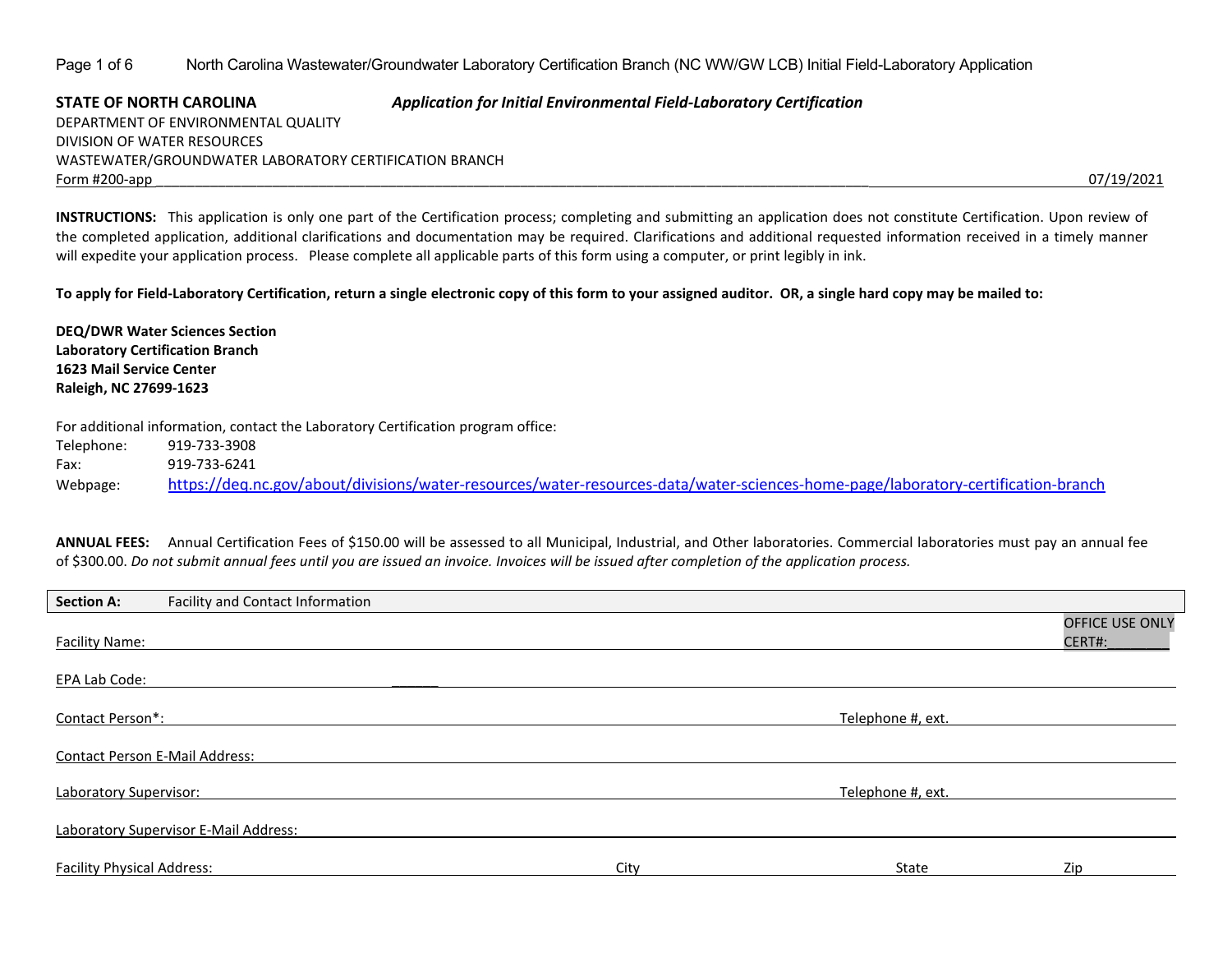Page 2 of 6 North Carolina Wastewater/Groundwater Laboratory Certification Branch (NC WW/GW LCB) Initial Field-Laboratory Application

| <b>Mailing Address:</b>                       | City | State             | Zip |
|-----------------------------------------------|------|-------------------|-----|
| County (NC applicant only):                   |      | Fax Number:       |     |
|                                               |      |                   |     |
| <b>Billing Address:</b>                       | City | State             | Zip |
| <b>Billing Contact Person:</b>                |      | Telephone #, ext. |     |
| <b>Billing Contact Person E-Mail Address:</b> |      |                   |     |

\* For North Carolina Wastewater/Groundwater Laboratory Certification Branch (NC WW/GW LCB) purposes, the Contact Person may also be the Laboratory Supervisor.

**Will your laboratory be charging a fee for analytical services?** YES \_\_\_\_\_\_\_ NO\_\_\_\_\_\_\_\_

**Proficiency Testing (PT)** – Prior to issuance of Certification, this office **must receive acceptable PT Sample results** from an Accredited PT Sample Provider for each of the methods for which Certification is requested and for which PT Samples are required (i.e., Turbidity, Conductivity, pH, Settleable Residue, Free Available Chlorine and Total Residual Chlorine). All PT Sample analyses must have occurred within the six months prior to the date of application.

Please list all applicable permit number(s) [e.g., NC0001215, NCG680012, WQ0057791] and county location below. Additional sheets may be attached if necessary. **Commercial applicants please fill out Section C**.

| PERMIT# | PERMIT TYPE:        | COUNTY: |
|---------|---------------------|---------|
| PERMIT# | PERMIT TYPE:        | COUNTY: |
| PERMIT# | PERMIT TYPE:        | COUNTY: |
| PERMIT# | PERMIT TYPE:        | COUNTY: |
| PERMIT# | PERMIT TYPE:        | COUNTY: |
| PERMIT# | PERMIT TYPE:        | COUNTY: |
| PERMIT# | PERMIT TYPE:        | COUNTY: |
| PERMIT# | <b>PERMIT TYPE:</b> | COUNTY: |
| PERMIT# | <b>PERMIT TYPE:</b> | COUNTY: |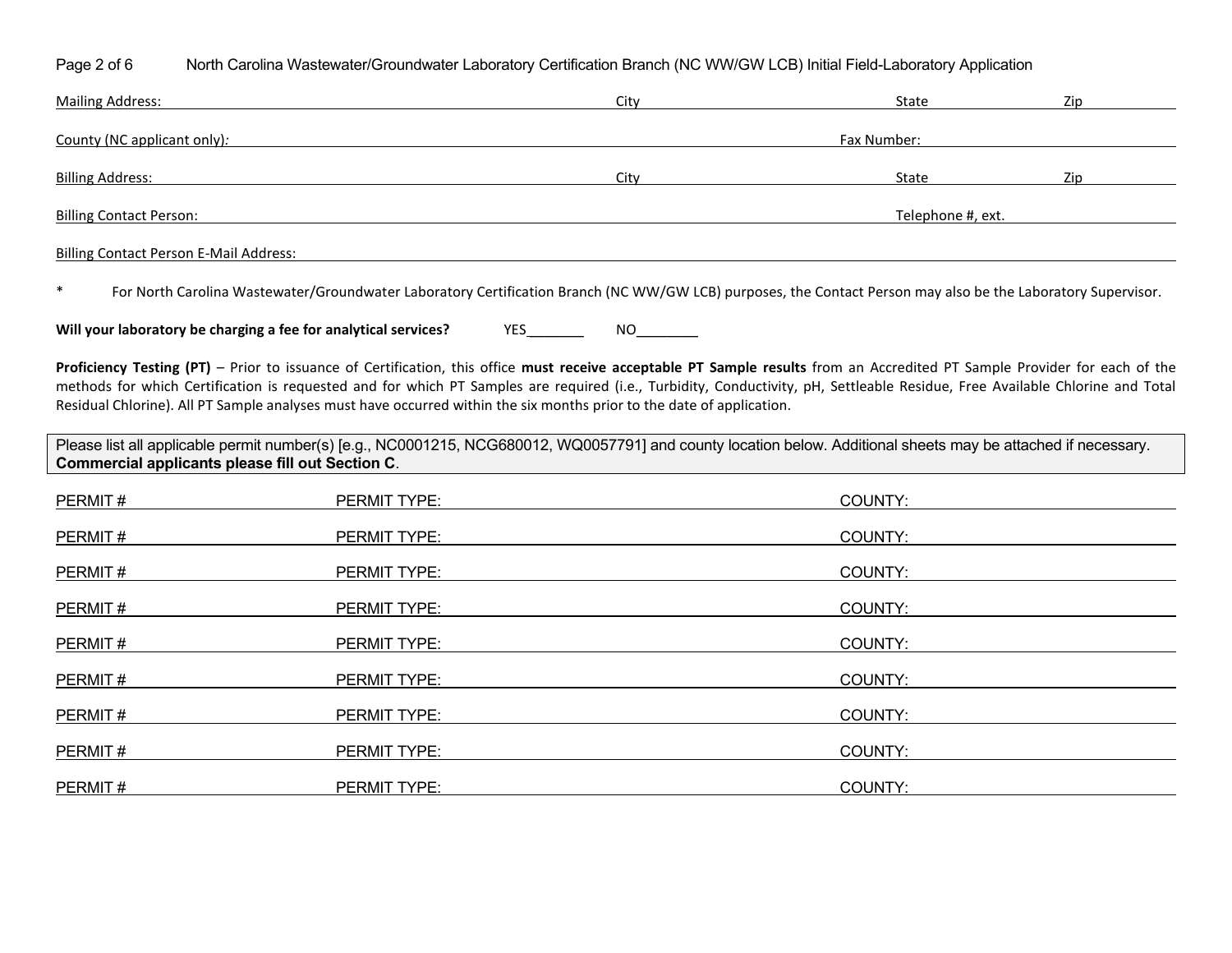## Page 3 of 6 North Carolina Wastewater/Groundwater Laboratory Certification Branch (NC WW/GW LCB) Initial Field-Laboratory Application

**Section B:** Laboratory Supervisor Information **NOTE**: An attached resume may be substituted for this section.

Laboratory Supervisor/Operator's Certificate Number: Grade/Type of Certificate(s):

\*\* If not a Certified Operator, please provide Education level and/or Laboratory experience below.

\*\* Education: List the College(s), University (ies), or Technical Institute(s) attended, dates of attendance and degree received.

\*\* Experience: List work-related experience, indicating the employer, years of employment, and basic job description. **Also, list pertinent licenses, Operator Certification and grade, etc.**

| <b>Section C:</b> | Commercial Client Contact Information | (Complete this section only if charging a fee for analytical services) |
|-------------------|---------------------------------------|------------------------------------------------------------------------|
|-------------------|---------------------------------------|------------------------------------------------------------------------|

| <b>Facility Name</b>           | PERMIT#    | Type/Grade of Plant |
|--------------------------------|------------|---------------------|
| <b>Facility Street Address</b> | City/State | Zip                 |
| <b>Facility Name</b>           | PERMIT#    | Type/Grade of Plant |
| <b>Facility Street Address</b> | City/State | Zip                 |

*THIS SECTION MAY BE COPIED AS NECESSARY. PLEASE NUMBER THIS AND ADDITIONAL PHOTOCOPIED PAGES*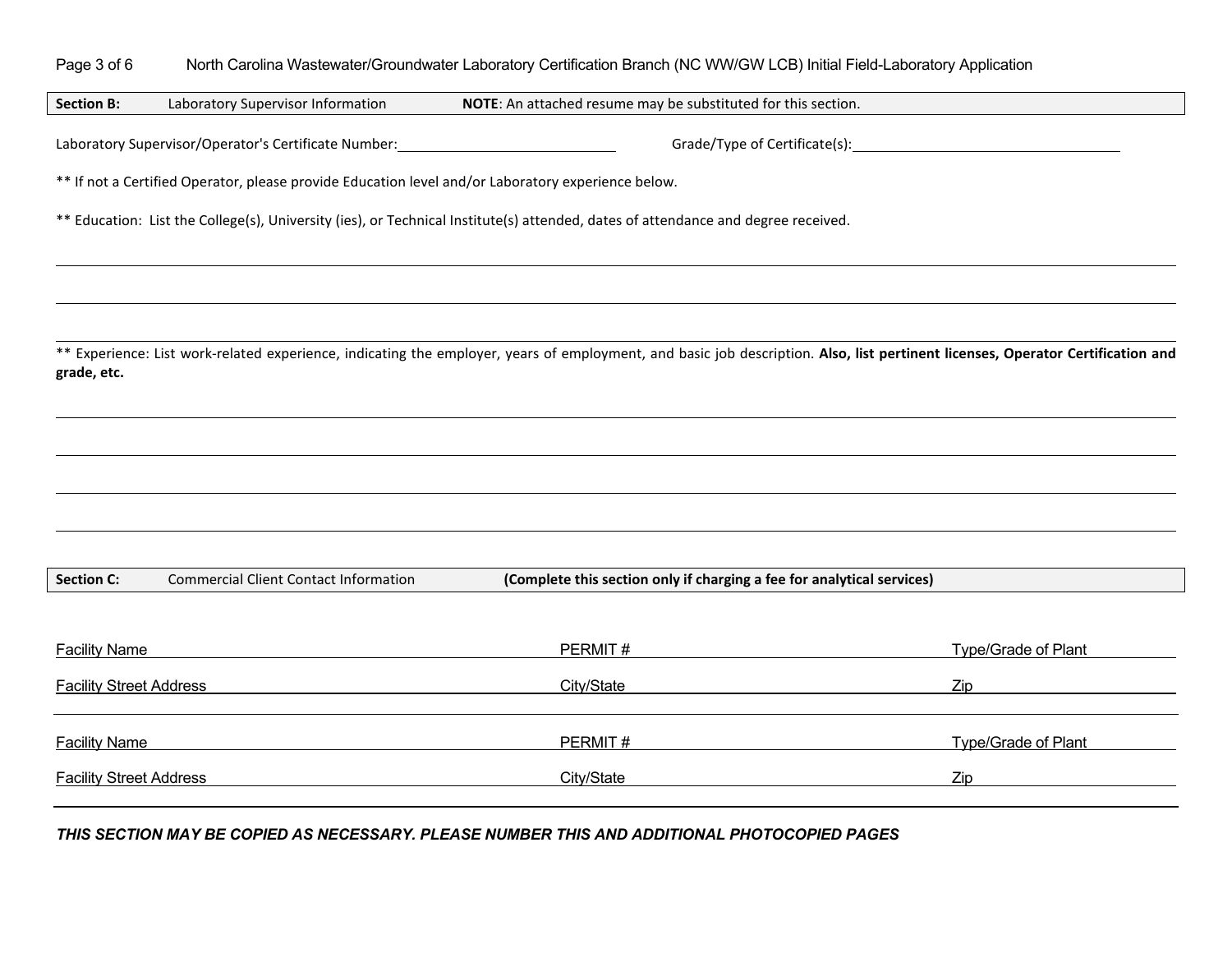## Page 4 of 6 North Carolina Wastewater/Groundwater Laboratory Certification Branch (NC WW/GW LCB) Initial Field-Laboratory Application

| Section D:                                        | Analytical Methods and Equipment |  |               |  |  |                 |  |
|---------------------------------------------------|----------------------------------|--|---------------|--|--|-----------------|--|
| Types of Samples Processed (Check all that apply) |                                  |  |               |  |  |                 |  |
|                                                   | Wastewater Effluent(Domestic)    |  | Surface Water |  |  | Reclaimed Water |  |

- Wastewater Effluent(Domestic) Wastewater Effluent(Industrial)
- Groundwater
- □ Public Water Supply
- □ Storm Water

□ Reclaimed Water **Q** Pretreatment

□ Other (please specify)

Parameter methods for which Certification may be requested are listed below. **This list is not all inclusive, but represents the parameter methods most often requested. Submit a request for additional parameter methods by writing the reference and method number in the "Other" column next to the appropriate parameter.**

Method Selection: Please circle each method for which you are requesting Certification and specify the lower reporting limit for Chlorine. If the method does not appear, you may write it in the "Other" column. Be sure to include the complete method reference.

| <b>Inorganic Analytical</b><br><b>Parameters</b> | <b>Technology</b>                           | <b>EPA Methods</b> | <b>Standard Methods</b> | <b>EPA SW-846</b> | <b>Other</b><br>(Include Reference and<br>Method No.) | Lower<br><b>Reporting</b><br><b>Limit Conc.</b><br>(Include<br>Units) |
|--------------------------------------------------|---------------------------------------------|--------------------|-------------------------|-------------------|-------------------------------------------------------|-----------------------------------------------------------------------|
|                                                  | Amperometric Titration                      |                    | 4500-CI D-2011          |                   |                                                       |                                                                       |
| Chlorine, Free<br>Available                      | DPD-FAS                                     |                    | 4500-CI F-2011          |                   |                                                       |                                                                       |
|                                                  | Spectrophotometric,<br><b>DPD</b>           |                    | 4500-CI G-2011          |                   |                                                       |                                                                       |
|                                                  | <b>Iodometric Titration I</b>               |                    | 4500-CI B-2011          |                   |                                                       |                                                                       |
|                                                  | <b>Back Titration</b><br>(either end-point) |                    | 4500-CI C-2011          |                   | <b>Hach 10025 ULR</b>                                 |                                                                       |
|                                                  | Amperometric Titration                      |                    | 4500-CI D-2011          |                   | <b>Hach 10026 ULR</b>                                 |                                                                       |
| Chlorine, Total                                  | Low-Level<br>Amperometric Titration         |                    | 4500-CI E-2011          |                   |                                                       |                                                                       |
| Residual                                         |                                             |                    |                         |                   | <b>Hach 10014 ULR</b>                                 |                                                                       |
|                                                  | <b>DPD Colorimetric</b>                     |                    | 4500-CI G-2011          |                   | <b>Hach 8167 HR</b>                                   |                                                                       |
|                                                  |                                             |                    |                         |                   | Hach 10070 HR                                         |                                                                       |
|                                                  | DPD-FAS                                     |                    | 4500-CI F-2011          |                   |                                                       |                                                                       |
|                                                  | Electrode                                   |                    |                         |                   | Orion Electrode, 1977                                 |                                                                       |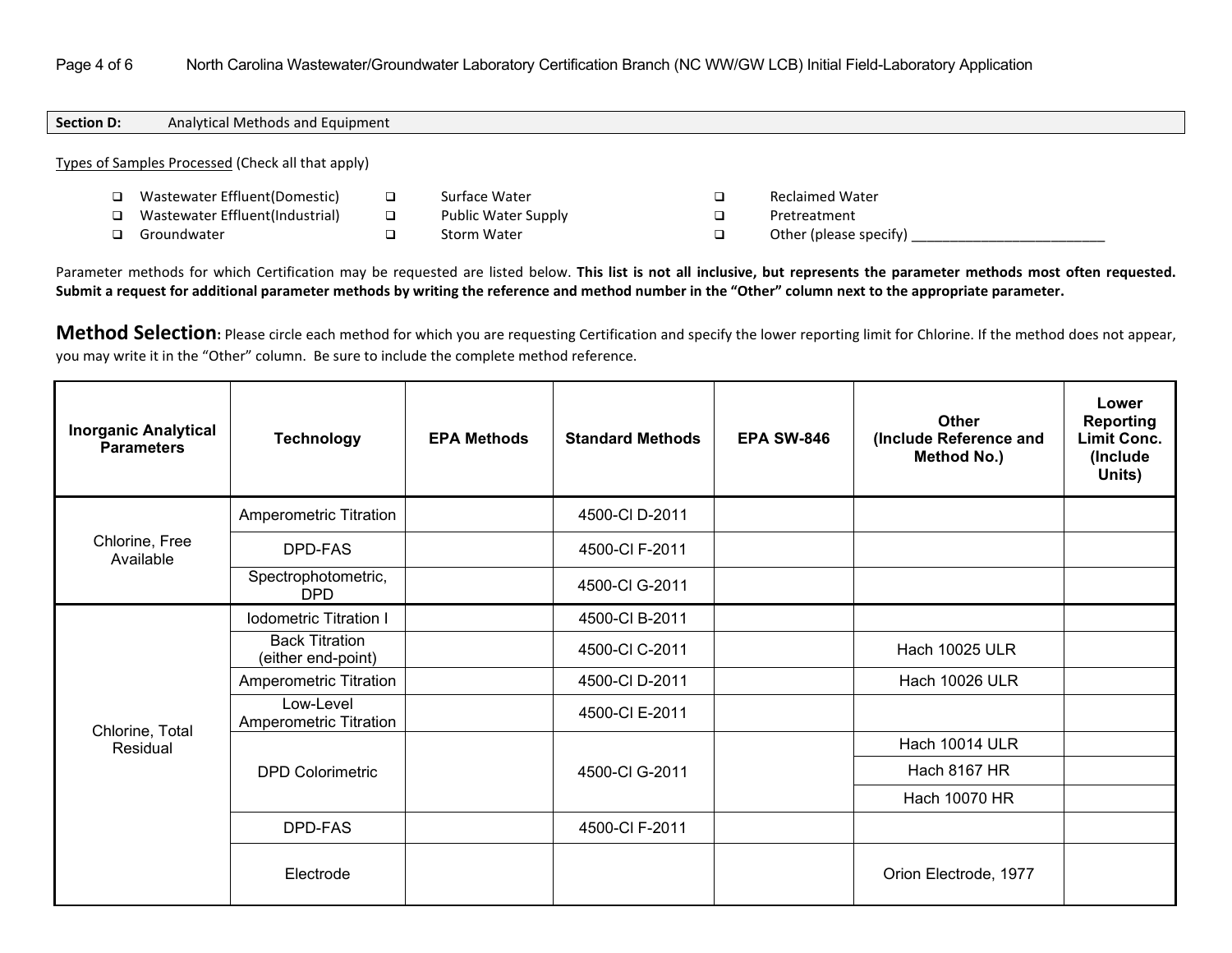| <b>Inorganic Analytical</b><br><b>Parameters</b>            | <b>Technology</b>              | <b>EPA Methods</b>       | <b>Standard Methods</b>                  | <b>EPA SW-846</b> | <b>Other</b><br>(Include Reference and<br>Method No.) | Lower<br><b>Reporting</b><br>Limit<br>Conc.<br>(Include<br>Units) |
|-------------------------------------------------------------|--------------------------------|--------------------------|------------------------------------------|-------------------|-------------------------------------------------------|-------------------------------------------------------------------|
| Conductivity at 25°C                                        | Wheatstone Bridge              | 120.1, Rev. 1982         | 2510 B-2011                              | 9050A             |                                                       |                                                                   |
|                                                             | Winkler                        |                          | 4500 O C-2016                            |                   |                                                       |                                                                   |
|                                                             | Electrode                      |                          | 4500 O G-2016                            |                   | <b>ASTM</b><br>D888-12 (B)                            |                                                                   |
| Dissolved Oxygen<br>(DO)                                    |                                |                          |                                          |                   | <b>ASTM</b><br>D888-12 (C)                            |                                                                   |
|                                                             | Luminescence Based<br>Sensor   |                          | SM 4500 O H-2016                         |                   | Hach 10360                                            |                                                                   |
|                                                             |                                |                          |                                          |                   | In-Situ<br>1002-8-2009                                |                                                                   |
|                                                             |                                |                          | 4500 H <sup>+</sup> B-2011               | 9040C             |                                                       |                                                                   |
| pH                                                          | Electrode                      |                          |                                          | 9045D             |                                                       |                                                                   |
|                                                             | <b>Automated Electrode</b>     | 150.2 (1982)             |                                          |                   |                                                       |                                                                   |
| Residue, Settleable                                         | Volumetric                     |                          | 2540 F-2015                              |                   |                                                       |                                                                   |
| Salinity                                                    | <b>Electrical Conductivity</b> |                          | 2520 B-2011                              |                   |                                                       |                                                                   |
| Sulfite                                                     | <b>Titrimetric</b>             |                          | 4500 SO <sub>3</sub> <sup>2</sup> B-2011 |                   |                                                       |                                                                   |
| Temperature                                                 | Thermometric                   |                          | 2550 B-2010                              |                   | USGS Method 1975                                      |                                                                   |
| Turbidity                                                   | Nephelometric                  | 180.1, Rev. 2.0,<br>1993 | 2130 B-2011                              |                   |                                                       |                                                                   |
| VAR Option 5:<br>Aerobic Processes at<br>Greater than 40 °C | Thermometric                   |                          |                                          |                   | EPA/625/R-92/013                                      |                                                                   |
| VAR Option 6:<br>Addition of Alkali                         | Electrode                      |                          |                                          |                   | EPA/625/R-92/013                                      |                                                                   |
| VAR Option 12:<br>Raising the pH of<br>Domestic Septage     | Electrode                      |                          |                                          |                   | EPA/625/R-92/013                                      |                                                                   |